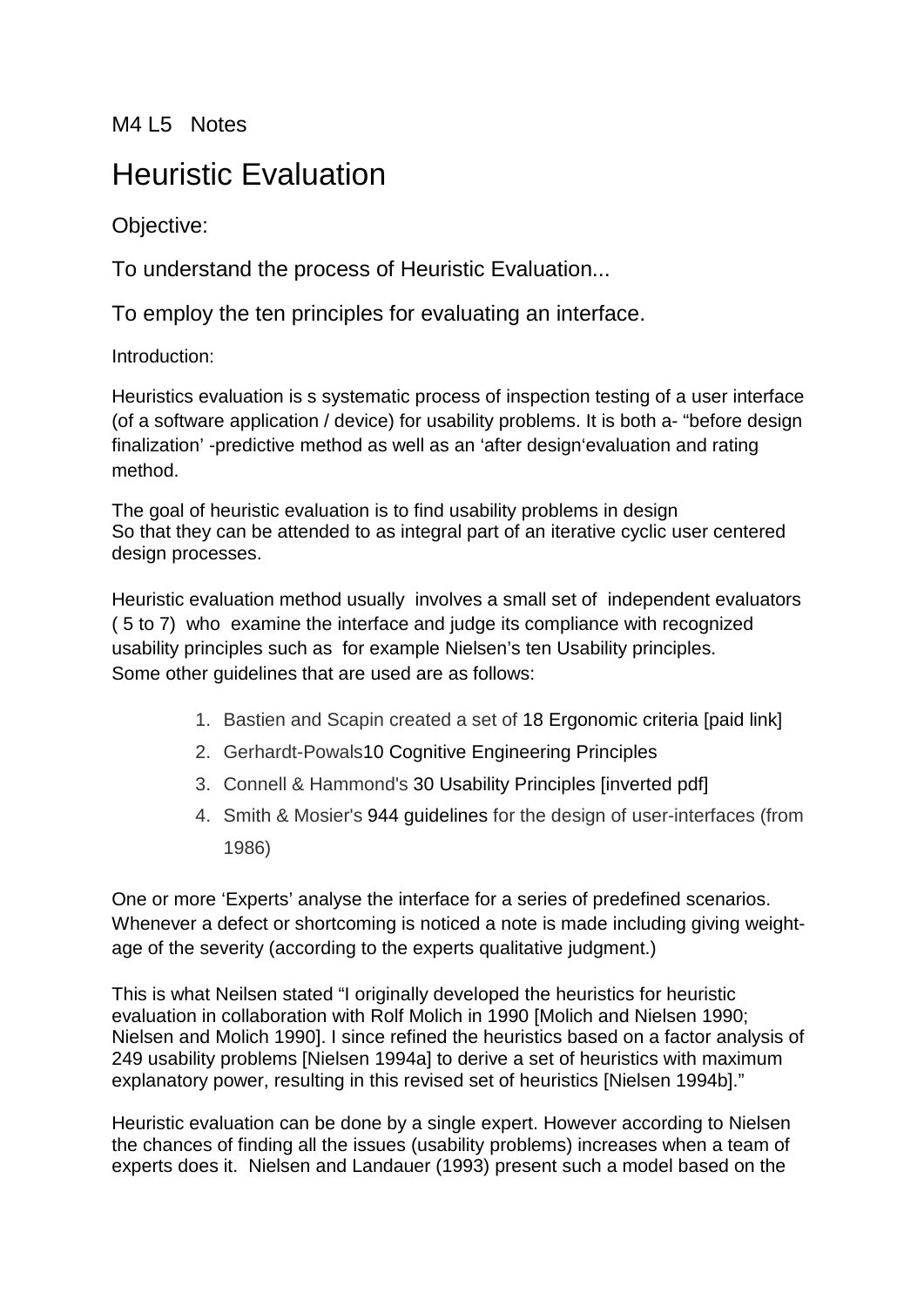following prediction formula for the number of usability problems found in a heuristic evaluation:

ProblemsFound $(i)$  = N(1 - (1-l)<sup>*i*</sup>)

whereProblemsFound(*i*) indicates the number of different usability problems found by aggregating reports from *i* independent evaluators, N indicates the total number of usability problems in the interface, and " l " indicates the proportion of all usability problems found by a single evaluator.

Hence either a team of experts evaluates it collectively or individually. If done individually, all the evaluations of all the experts are collated. Bias is prevented when the experts do the evaluation individually and independently without exchanging notes till the end. Often an observer records the expert's comments.

In a typical evaluation session, the expert evaluator goes through the interface several times and inspects various dialogue & other elements by cross referencing them with a list of usability principles which are termed as *heuristics.*

In principle, the evaluators decide on their own how they want to proceed with evaluating the interface.Opinions such as " I don't like it…" are not accepted unless accompanied by a logical reasoning by the expert with reference to principles of heuristics.Heuristic evaluation is performed by having each individual evaluator inspect the interface alone.

At least two times of going through the evaluation are recommended- the first one to – a holistic view to get familiar with the specific interface and n second time for an in depth analysis.

The output of an heuristic evaluation is a list of usability problems and the weightage or severity of each of the problems.

Nielsen's ten points aid as a check list for the heuristic evaluator to audit a interface/application/product.According to Nielsen the ten points help in identifying and explaining problems.Other researchers have added to the above list of ten.

Only after all evaluations have been completed are the evaluators allowed to exchange & discuss and have their findings aggregated. This procedure is important in order to ensure independent and unbiased evaluations from each evaluator. The results of the evaluation can be recorded either as written reports from each evaluator or by having the evaluators verbalize their comments to an observer asthey go through the interface.

Heuristic reviews are less expensive and less time consumingto conduct. The cognitive walkthrough can be accomplished using only a simulation prototype or mock up as a complete finished product is not necessary. Even wireframes suffice.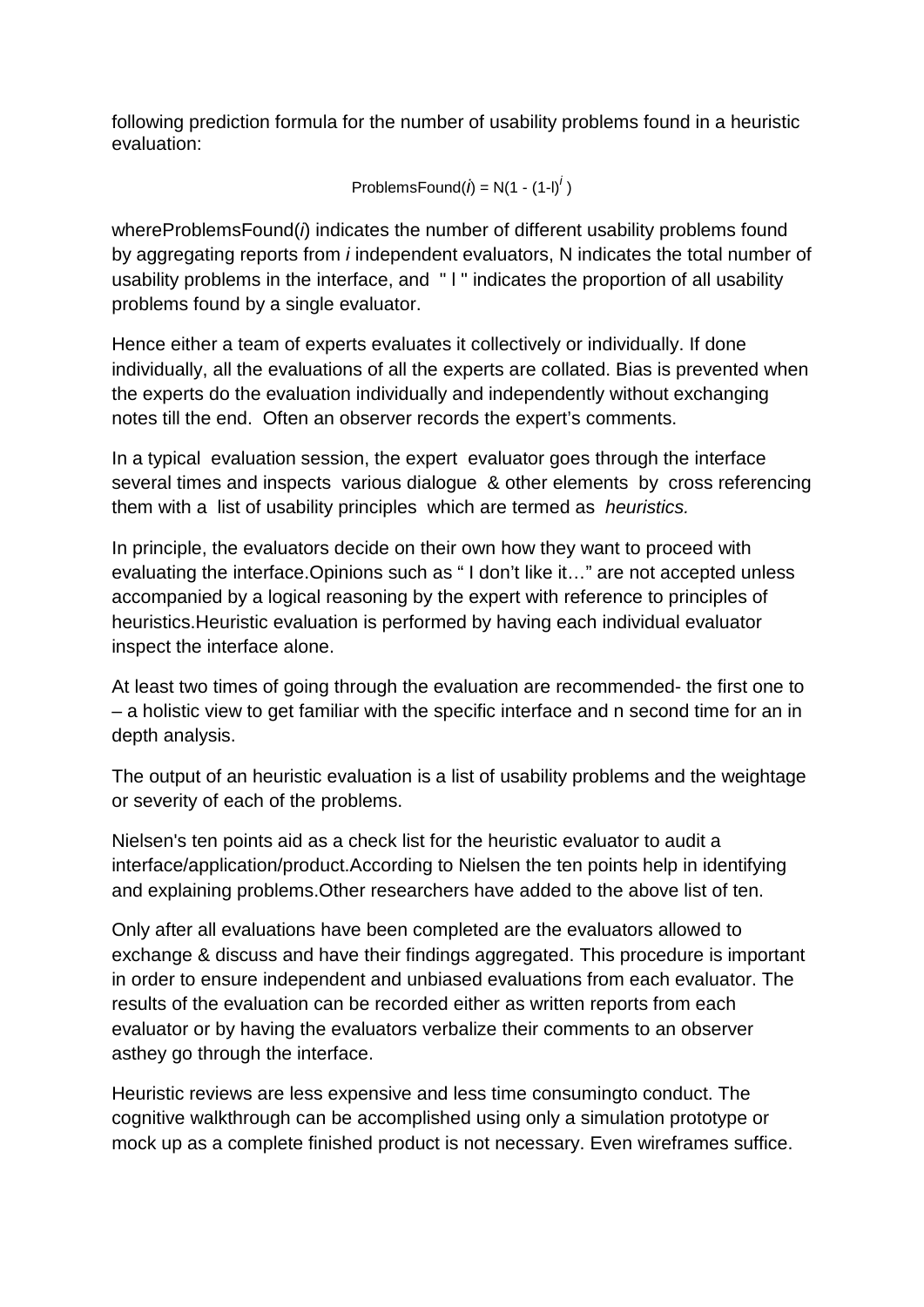#### **Compiling Heuristics**

The Heuristic evaluation is compiled into a consolidated report by including results of other evaluators. Intensity of the problem may also be indicated in terms of severity. High severity means it is a HCI problem. Medium means the problem needs attention as it is partially resolved. Low means improvement can still be done to the existing state.

The Results are displayed in the form of a table as shown below:

| <b>Heuristics</b>                                          | <b>Evaluator 1</b>                                                                                                       |                              | <b>Evaluator 2</b> | <b>Evaluator 3</b> | <b>Evaluator 4</b> |
|------------------------------------------------------------|--------------------------------------------------------------------------------------------------------------------------|------------------------------|--------------------|--------------------|--------------------|
| 1. Visibility of<br><b>System Status</b>                   | System status if the<br><b>Network connection</b><br>is lost is absent                                                   | Severit<br>y:<br>Mediu<br>m  |                    |                    |                    |
| 2. Match between<br><b>System and Real</b><br><b>World</b> | Good. No<br>intervention required                                                                                        | <b>NA</b>                    |                    |                    |                    |
| 3. User Control and<br><b>Freedom</b>                      | For a novice user<br>disappearing zoom<br>slider bar can be<br>confusing!                                                | Severit<br>$y$ :<br>Low      |                    |                    |                    |
| 4. Consistency &<br><b>Standards</b>                       | Good. No<br>intervention required                                                                                        |                              |                    |                    |                    |
| 5. 5. Error<br><b>Prevention</b>                           | Good. No<br>intervention required                                                                                        |                              |                    |                    |                    |
| <b>6. Recognition</b><br><b>Rather than Recall</b>         | <b>Navigating by panning</b><br>and zooming often<br>leads to being lost.<br><b>Direction of</b><br>movement is required | Severit<br>y:<br><b>HIGH</b> |                    |                    |                    |